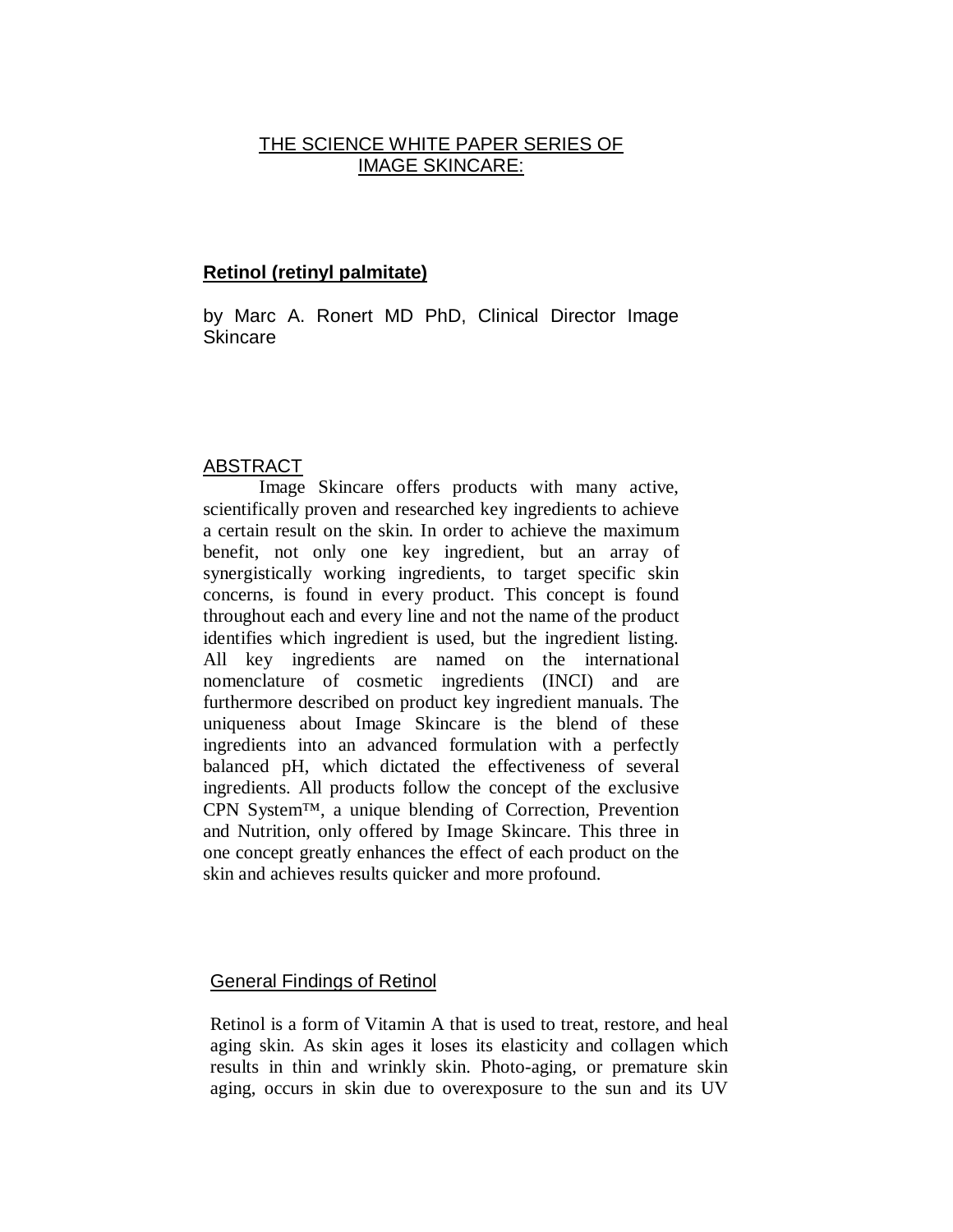radiation. The result of photo-aging can be dark spots, wrinkles, droopy skin, a yellowish ting, broken blood vessels, leathery skin, and skin cancers with Also as you age your epidermis and dermis become thinner with reduced numbers of keratinocytes and fibroblasts. Retinol is an anti-oxidant that not only heals but prevents the skin from aging. It has been shown to reduce the risk of cancer and free radical damage of skin tissue by neutralizing free radicals. It stimulates cell growth and reproduction in the skin cells therefore helping skin cells grow back to their proper form to repair the damage caused by ageing. Retinol has also been found to be effective in treating cellulite, rosacea, acne scars, warts, and dermatitis.

#### Formation of procollagen

The reason retinol makes skin look younger is because it treats below the epidermis to treat deep wrinkles and photo damage. Photoaged skin has less procollagen formation. Retinol stimulates procollagen synthesis and increases the mature collagen band in the dermis. It also aids in regenerating new cells. As retinol sloughs off dead skin cells on top, it grows new cells underneath, and pushes these new cells to the epidermis. The dead skin cells are replaced by the new ones and the result is smoother, firmer skin with even pigmentation.



Figure 1: Chemical Structure of retinol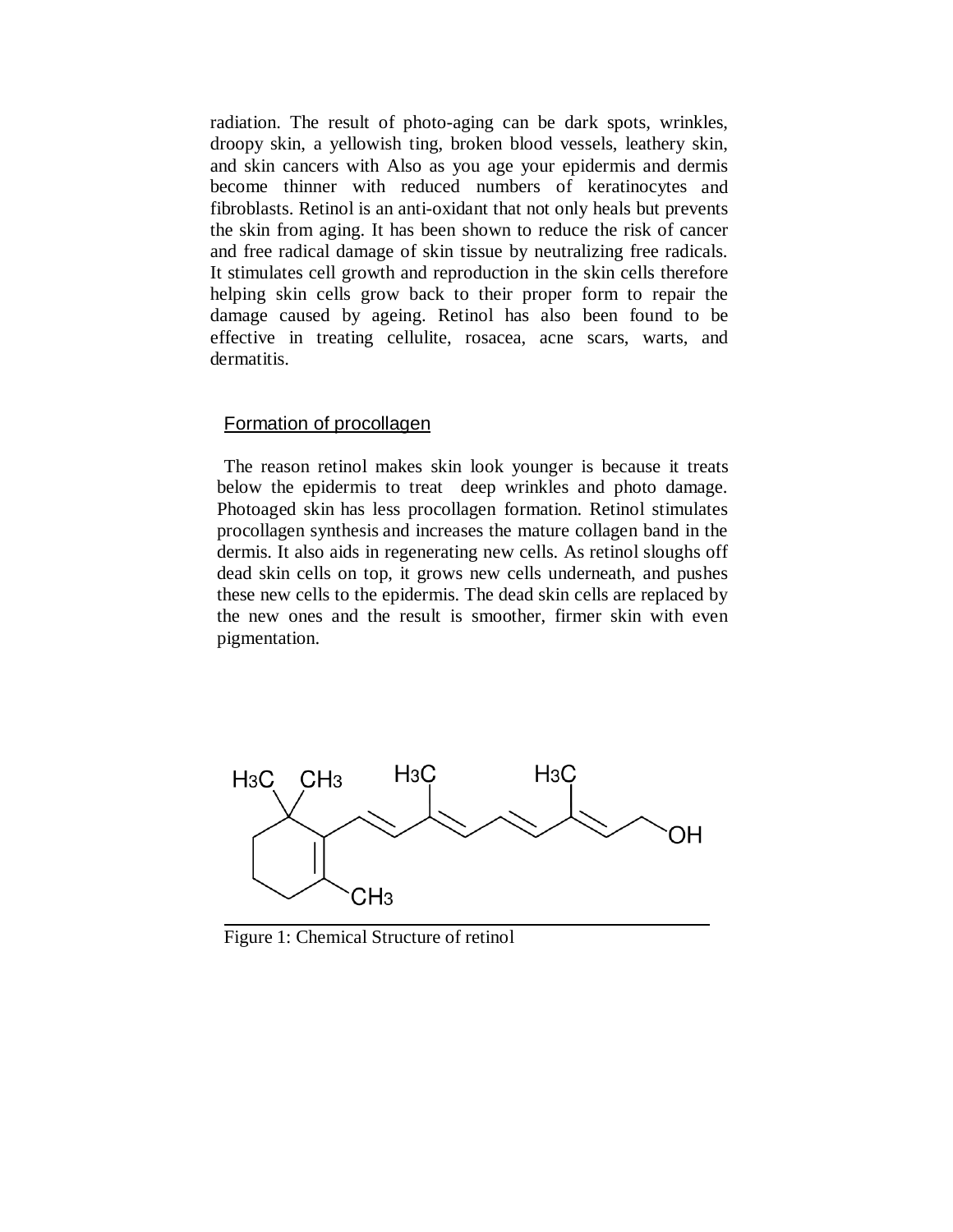A clinical study testing the effects of topical retinol on aging skin examined the result of retinol on 23 subjects with a minimum age of 80 in relatively good health and without active skin diseases. Over 24 weeks the upper inner arms of the subjects were compared to test the difference between those arms with a topical retinol treatment and those with a vehicle treatment. Dermatologist determined the differences in tactile roughness, fine wrinkling, and overall severity between the compared inner arms. Comparisons of clinical end points between the vehicle-treated skin and the retinoltreated skin were made with the paired *t* test. The results found retinol significantly reduced fine wrinkling compared to the vehicle treatment (–1.64 [95% CI, –2.06 to –1.22] vs –0.08 [95% CI,  $-0.17$  to 0.01]; *P*<.001 [N = 36]). Dermatologists found retinol started decreases the signs of aging in as fast as four weeks and continued to heal skin throughout the 24 weeks (Figure 2).



**Figure 2.** Topical retinol reduces the fine wrinkling in chronologically aged skin  $(n = 23)$ . Error bars indicate standard error. \**P*<.01 vs vehicle.  $\frac{1}{2}P$ <.001 vs vehicle.

Along with this the retinol also increased glycosaminoglycan expression ( $P = .02$  [n = 6]) compared with the vehicle. The retinol treatment showed an increase in GAG within the first month of treatment. After 24 weeks, the GAG levels in retinol-treated skin were 40% higher, on average, than in vehicle-treated skin  $(P = .02)$ . GAG is a hygroscopic material that possesses the capacity to bind water roughly 1000 times its own weight. When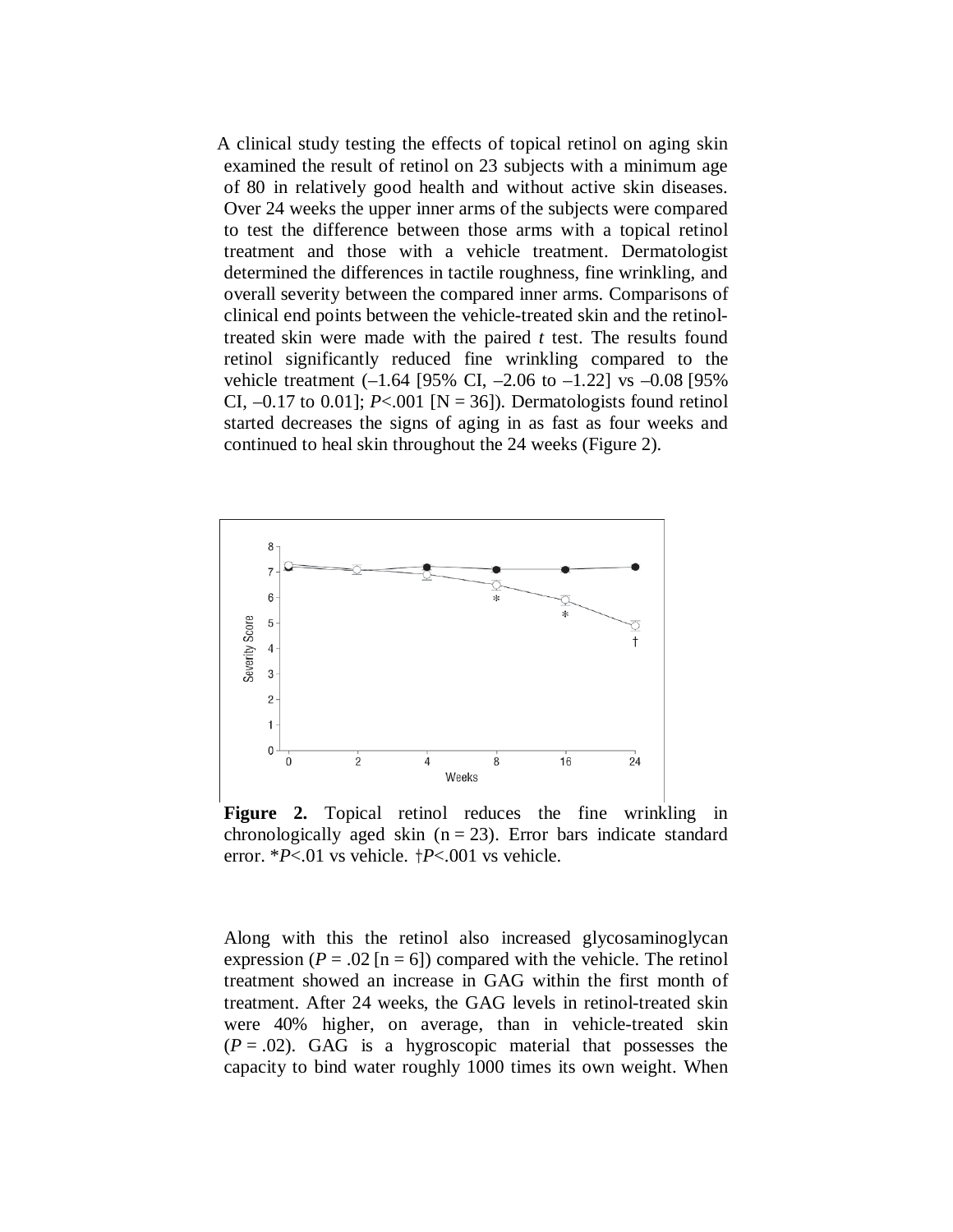GAG retains water it smoothes the fine wrinkles of natural aging skin.



Figure 3: After 24 weeks GAG levels increased from the baseline time period in the retinol treated skin by 40%. The skin in the vehicle treatment showed no signs of increase.

As skin ages, it becomes thin as a result of a loss of collagen. Procollagen protein rebuilds collagen in chronologically aged skin. Skin with more procollagen protein can withstand skin breakdown and ulcer formation to a greater degree than untreated skin. In the image below procallagen protein in the skin was tested at the end of a 24 week period for amount of procollagen staining. The compared groups were skin with topical retinol treatment and skin with only a vehicle treatment. The staining was used to visibly measure the increase of the amount of procollagen protein in the skin after the two treatments. This clinical study shows retinol induces procollagen I, resulting in thicker, healthier looking skin.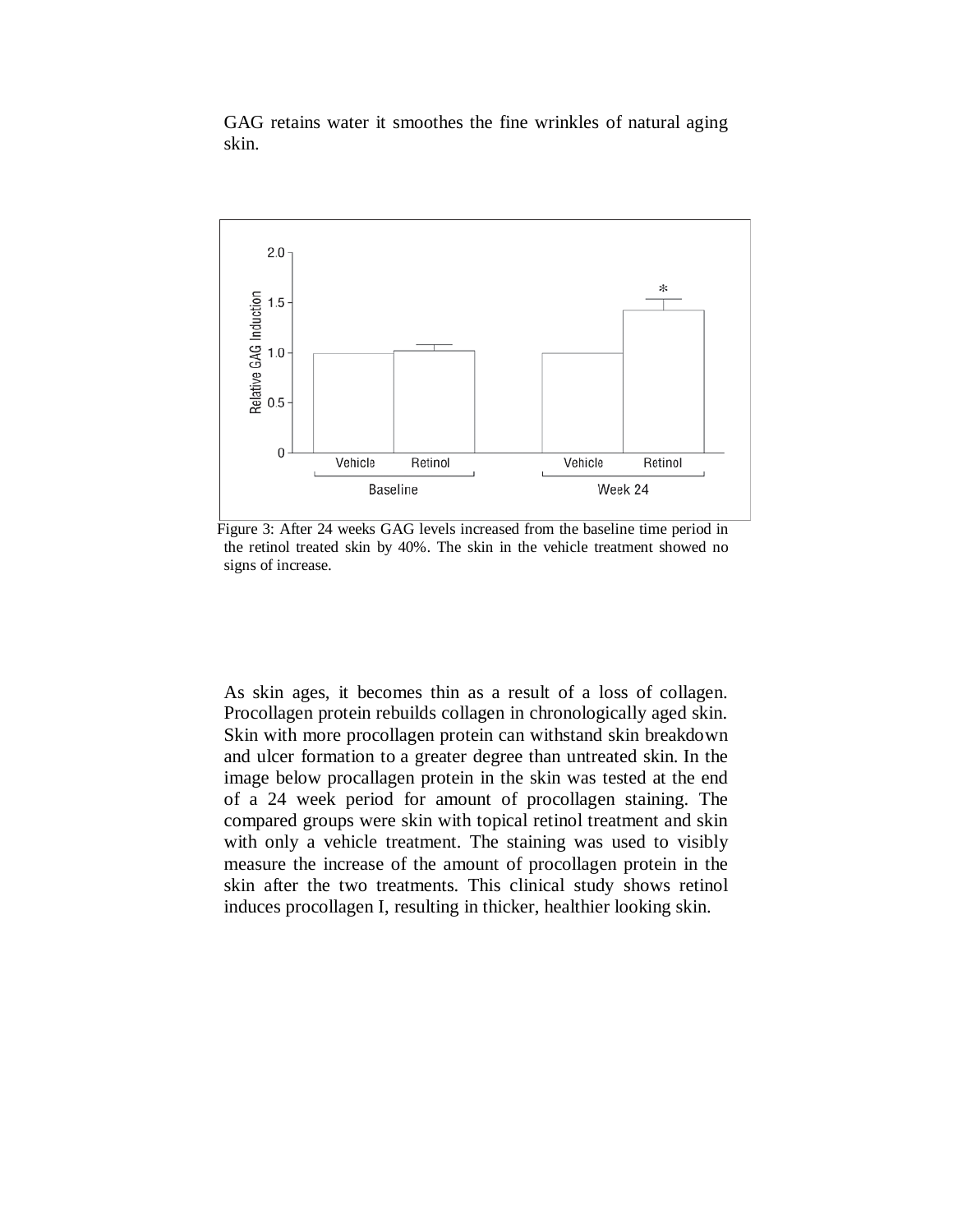

Figure 4: Area of stained procollagen protein was increased after 24 weeks of topical retinol treatment.

Retinol increases procollagen protein, GAG, and new cell regrowth. The effect of a topical retinol treatment is thicker, smoother, and healthier looking skin. It eliminates fine lines and wrinkles and will also reduce cellulite. Retinol activates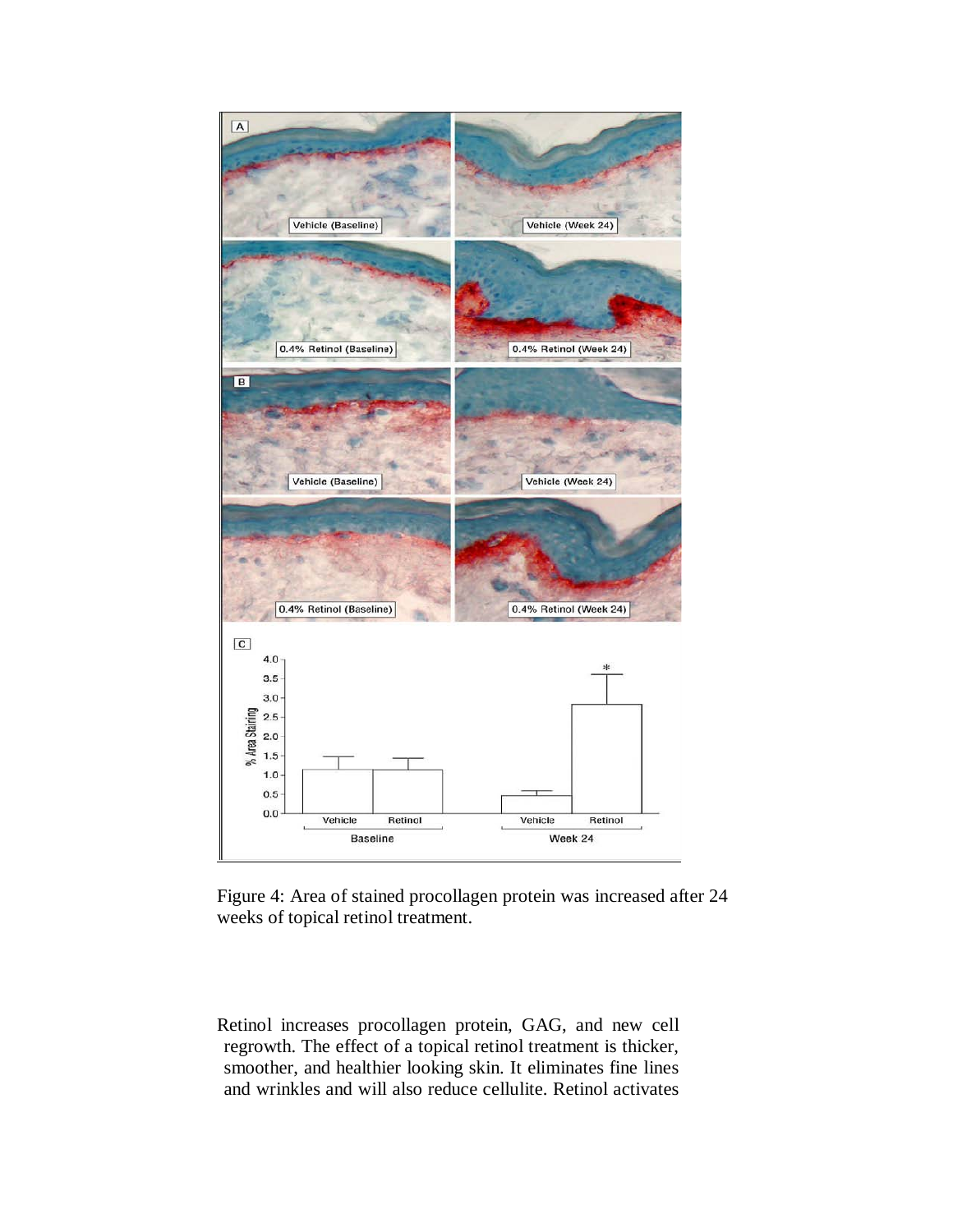cell turnover by sloughing off dead skin cells and pushing new cells to the epidermis leaving even-toned, younger looking skin.

Image Skincare offers effective different products which contain retinol and its derivatives. The most potent product is *Ageless total retinol a, a combination of retinol-a* with alpha hydroxy acids and peptides for skin renewal. The *Ageless total repair crème, Vital C hydrating anti-aging serum and other products* contain retinol-a for youthful looking and more radiant skin.

References

- 1. **"Improvement of Naturally Aged Skin With Vitamin A (Retinol)", Archives of Dermatology,** Vol. 143 No. 5, May 2007
- 2. "Pathophysiology of premature skin aging induced by ultraviolet light", Fisher GJ, Wang ZQ, Datta SC, Varani J, Kang S, Voorhees JJ. *N Engl J Med,* 1997;337:1419-1428
- 3. "Two concentrations of topical tretinoin (retinoic acid) cause similar improvement of photoaging but different degrees of irritation: a double-blind, vehicle-controlled comparison of tretinoin 0.1% and 0.025% creams", Griffiths CEM, Kang S, Ellis CN; et al. *Arch Dermatol,* 1995;131:1037-1044.
- 4. "Chemical structure of retinol (vitamin A)", Self-made in  $BKChem + perl + vim. March 13, 2007.$
- 5. "Topical tretinoin for treatment of photodamaged skin: a multicenter study", Weinstein GD, Nigra TP, Pochi PE; et al. *Arch Dermatol,* 1991;127:659-665.
- 6. "Application of retinol to human skin in vivo induces epidermal hyperplasia and cellular retinoid binding proteins characteristic of retinoic acid but without measurable retinoic acid levels or irritation", Kang S, Duell EA, Fisher GJ; et al. *J Invest Dermato,* 1995;105:549-556.
- 7. "Retinoid induction of CRABP-II mRNA in human dermal fibroblasts: use as a retinoid bioassay", Elder JT, Kaplan A, Cromie MA, Kang S, Voorhees JJ. *J Invest Dermatol,*  1996;106:517-521.
- 8. "Demographics of aging and skin disease", Smith ES, Fleischer AB Jr, Feldman SR. *Clin Geriatr Med.* 2001;17:631-641